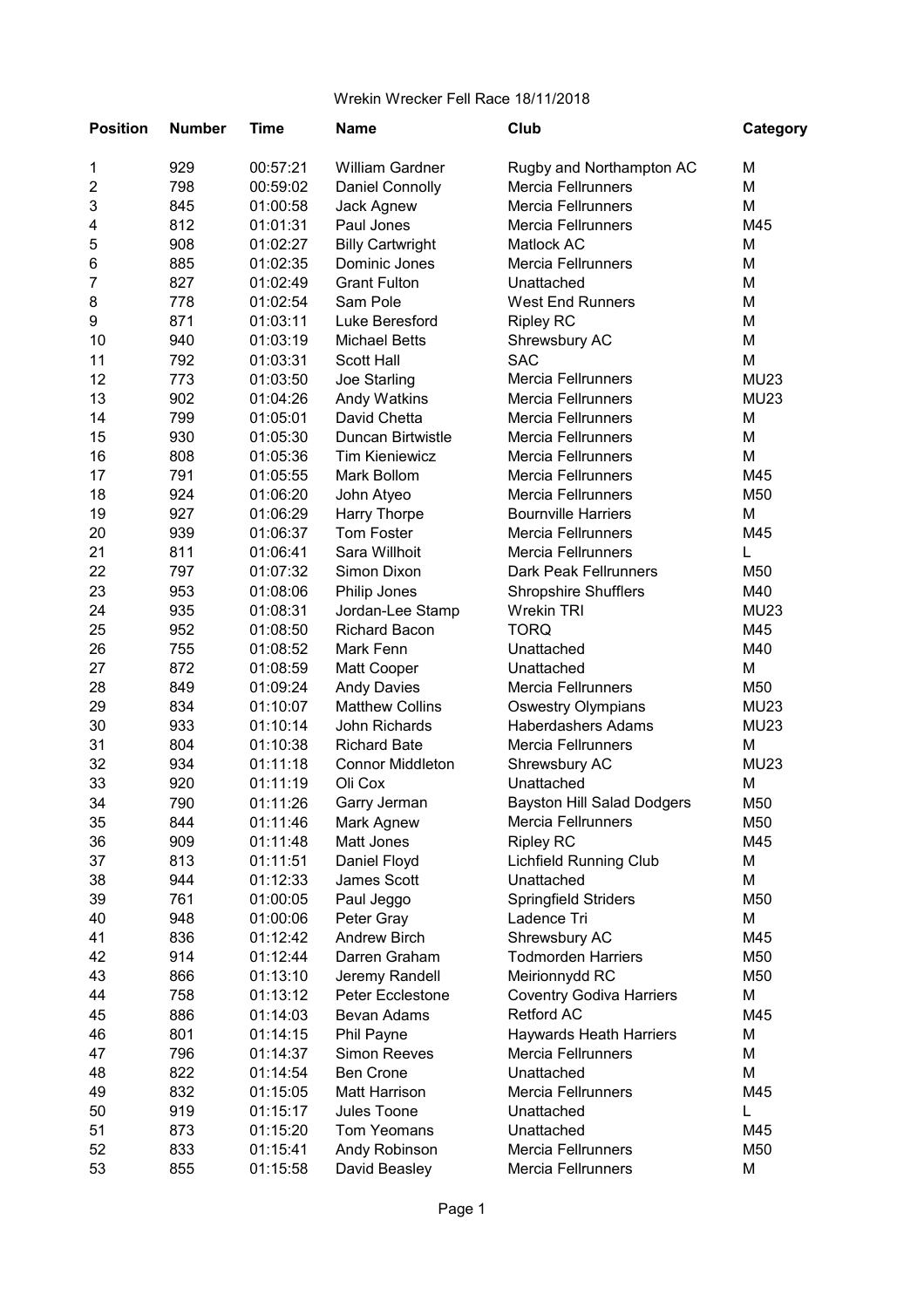| 54       | 895 | 01:16:07             | Mark Hill                            | Mercia Fellrunners                    | M50             |
|----------|-----|----------------------|--------------------------------------|---------------------------------------|-----------------|
| 55       | 904 | 01:16:19             | <b>Steve Cole</b>                    | Mercia Fellrunners                    | M50             |
| 56       | 905 | 01:16:51             | Daniel Thurston                      | <b>Wrekin Roadrunners</b>             | M40             |
| 57       | 896 | 01:16:53             | <b>Craig Rowles</b>                  | Unattached                            | М               |
| 58       | 825 | 01:16:57             | <b>Chris Lewis</b>                   | Dudley & Kingswinford RC              | М               |
| 59       | 831 | 01:17:17             | Dave Farrow                          | Mercia Fellrunners                    | M50             |
| 60       | 807 | 01:17:22             | Nicola Richards                      | <b>Mercia Fellrunners</b>             | L40             |
| 61       | 874 | 01:17:27             | Lee Harrison                         | <b>Birchfield Harriers</b>            | M40             |
| 62       | 762 | 01:18:18             | Philip Sligsby                       | Unattached                            | M45             |
| 63       | 814 | 01:18:33             | Lawrie Jones                         | Mercia Fellrunners                    | M60             |
| 64       | 876 | 01:19:21             | Dave Isaac                           | <b>Wrekin Roadrunners</b>             | M40             |
| 65       | 849 | 01:19:23             | Michael Hazel                        | Unattached                            | M               |
| 66       | 916 | 01:19:25             | Paul Tucker                          | Myndd Du                              | M50             |
| 67       | 864 | 01:19:46             | Martin Lansley                       | Unattached                            | M40             |
| 68       | 826 | 01:20:00             | Andrew Pye                           | <b>Mercia Fellrunners</b>             | M               |
| 69       | 917 | 01:20:21             | John Harrison                        | Unattached                            | М               |
| 70       | 769 | 01:20:29             | Huw Jones                            | <b>BRAT</b>                           | M50             |
| 71       | 793 | 01:20:44             | Simon Pipe                           | Mercia Fellrunners                    | M50             |
| 72       | 777 | 01:20:45             | Shaun Newbold                        | <b>West End Runners</b>               | М               |
| 73       | 852 | 01:20:51             | David Egglestone                     | <b>Shropshire Shufflers</b>           | M50             |
| 74       | 898 | 01:21:13             | <b>Simon Dawes</b>                   | <b>Mercia Fellrunners</b>             | M60             |
| 75       | 751 | 01:21:21             | James Allen                          | Unattached                            | M40             |
| 76       | 882 | 01:21:25             | Max Cattle                           | <b>Bridgnorth AC</b>                  | <b>MU23</b>     |
| 77       | 829 | 01:21:37             | <b>Maurice Price</b>                 | Unattached                            | M40             |
| 78       | 763 | 01:21:40             | Rob Court                            | <b>Mercia Fellrunners</b>             | M40             |
| 79       | 818 | 01:21:55             | Val Swingler                         | <b>Shropshire Shufflers</b>           | L <sub>50</sub> |
| 80       | 830 | 01:22:08             | <b>Bob Dredge</b>                    | <b>Mercia Fellrunners</b>             | M60             |
| 81       | 840 | 01:22:18             | Martin Helliker                      | Stratford-on-Avon AC                  | М               |
| 82       | 846 | 01:22:19             | Lee Murphy                           | Unattached                            | М               |
| 83       | 806 | 01:22:21             | Hugh Weston                          | Unattached                            | M50             |
| 84       | 817 | 01:22:35             | Peter Shakespeare                    | Unattached                            | M50             |
| 85       | 938 | 01:22:42             | Craig Teckof                         | <b>Wrekin Roadrunners</b>             | M40             |
|          | 928 |                      |                                      |                                       | M40             |
| 86<br>87 | 784 | 01:22:54             | Paul Bayley                          | Tring RC<br><b>Mercia Fellrunners</b> | M40             |
| 88       | 941 | 01:23:11<br>01:23:30 | James Healey<br><b>Mike Streetly</b> | Unattached                            | M50             |
| 89       | 877 | 01:23:32             | Mark Pearson                         |                                       | M50             |
|          |     | 01:23:35             |                                      | Unattached                            |                 |
| 90       | 835 |                      | <b>Richard Collins</b>               | Oswestry Olympians                    | M45             |
| 91       | 756 | 01:23:54             | David Leonard                        | <b>Wrekin Roadrunners</b>             | M45             |
| 92       | 838 | 01:24:32             | Jen Adams<br><b>Adrian Clarke</b>    | <b>Buckley RC</b>                     | L               |
| 93       | 892 | 01:24:41             |                                      | Mercia Fellrunners                    | M50             |
| 94       | 937 | 01:24:51             | Matt Shenton                         | Unattached                            | M               |
| 95       | 888 | 01:24:58             | Alex Herron                          | Wolves and Bilston AC                 | М               |
| 96       | 894 | 01:25:07             | Matt Lee                             | Newport and District RC               | M40             |
| 97       | 884 | 01:25:16             | Ryan Fulford                         | Mercia Fellrunners                    | M45             |
| 98       | 785 | 01:25:17             | Kate Briggs                          | Unattached                            | L               |
| 99       | 912 | 01:25:34             | Paul Gresty                          | <b>Shropshire Shufflers</b>           | M60             |
| 100      | 951 | 01:25:38             | <b>Nick Forrest</b>                  | <b>Shropshire Shufflers</b>           | М               |
| 101      | 947 | 01:25:45             | Dominic Williams                     | Unattached                            | M45             |
| 102      | 942 | 01:26:00             | Craig Storey                         | Newport and District RC               | M50             |
| 103      | 861 | 01:26:10             | Marc Thorpe                          | <b>Wrekin Roadrunners</b>             | М               |
| 104      | 860 | 01:26:13             | Jeff Cooper                          | Unattached                            | M50             |
| 105      | 932 | 01:26:19             | Melanie Funnell                      | <b>Shropshire Shufflers</b>           | L               |
| 106      | 842 | 01:26:21             | Tim Goodman                          | <b>Mercia Fellrunners</b>             | M40             |
| 107      | 810 | 01:26:36             | Matt Woodyatt                        | Unattached                            | М               |
| 108      | 931 | 01:26:50             | Paul Scullion                        | <b>Chase Harriers</b>                 | M40             |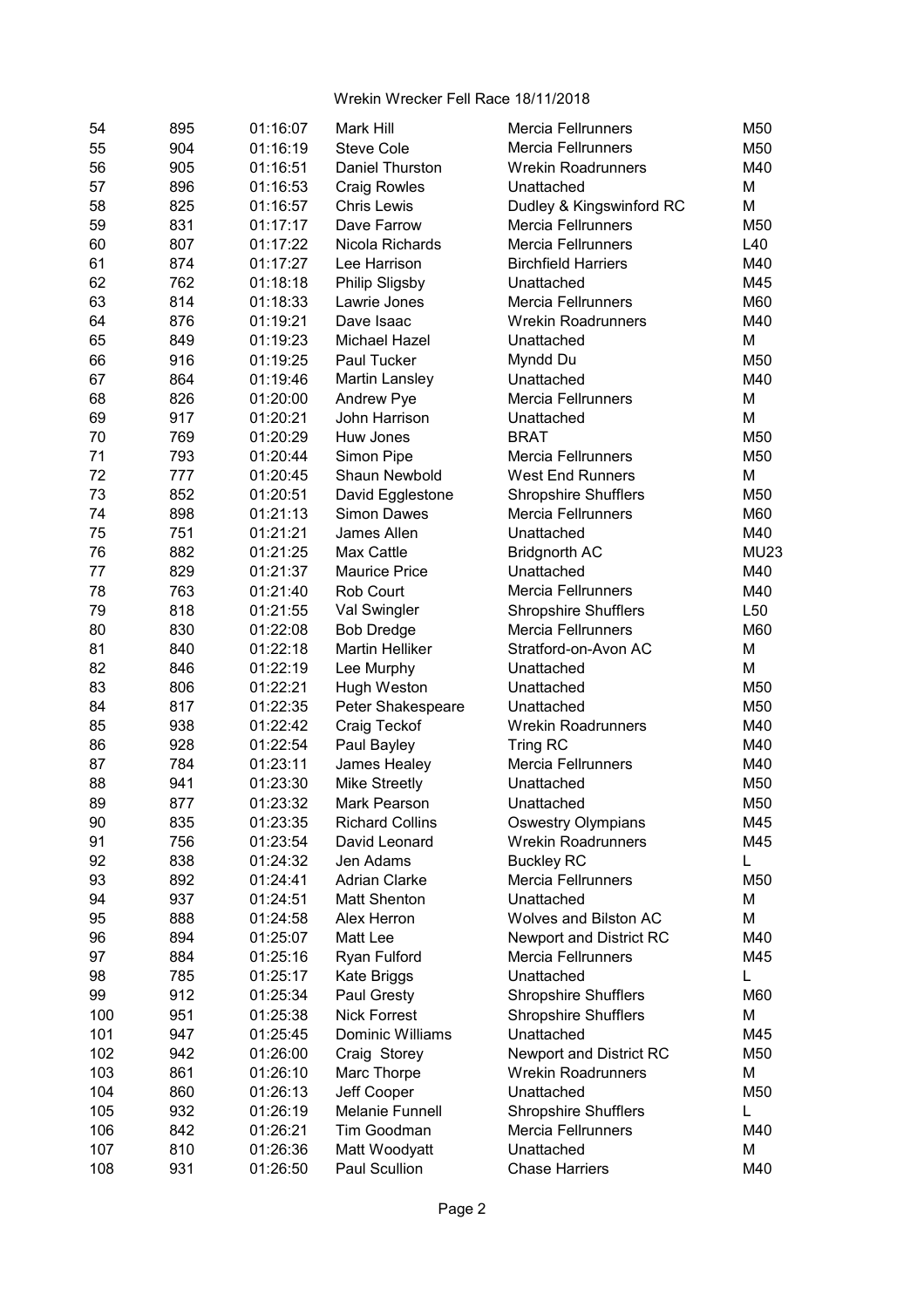| 109 | 853 | 01:27:05             | Lou Williams                   | <b>Oswestry Olympians</b>                  | L               |
|-----|-----|----------------------|--------------------------------|--------------------------------------------|-----------------|
| 110 | 893 | 01:27:06             | Daniel Hartshorne              | Unattached                                 | M40             |
| 111 | 851 | 01:27:07             | Leonie Keeling                 | <b>Oswestry Olympians</b>                  | L               |
| 112 | 922 | 01:27:19             | James Ingram                   | <b>Telford AC</b>                          | <b>MU23</b>     |
| 113 | 819 | 01:27:22             | <b>Philip Sutcliffe</b>        | <b>Lichfield Running Club</b>              | M50             |
| 114 | 854 | 01:27:44             | <b>Christopher Garbett</b>     | <b>Oswestry Olympians</b>                  | M50             |
| 115 | 881 | 01:28:15             | Adam James                     | Unattached                                 | М               |
| 116 | 879 | 01:28:40             | Adam Hill                      | Unattached                                 | M               |
| 117 | 878 | 01:28:47             | <b>Kris Williams</b>           | <b>Wrekin Roadrunners</b>                  | М               |
| 118 | 775 | 01:28:52             | David Mellor                   | Thursday Night Pub Runners                 | M45             |
| 119 | 921 | 01:29:12             | Phil Holden                    | <b>SYTRI</b>                               | M50             |
| 120 | 779 | 01:29:28             | Lauren Elmore                  | <b>West End Runners</b>                    | L               |
| 121 | 883 | 01:30:08             | Jeremy Cattle                  | <b>Base Tri</b>                            | M45             |
| 122 | 857 | 01:30:27             | David Gould                    | <b>Mercia Fellrunners</b>                  | M60             |
| 123 | 907 | 01:30:30             | <b>Gregory Perkins</b>         | <b>Telford AC</b>                          | M60             |
| 124 | 859 | 01:30:42             | Mat Richardson                 | <b>Barrow Runners</b>                      | M45             |
| 125 | 918 | 01:30:45             | Marc Recoquille                | Unattached                                 | M45             |
| 126 | 794 | 01:30:51             | Peter Johnson                  | <b>Mercia Fellrunners</b>                  | M60             |
| 127 | 843 | 01:30:58             | Rachel Bateman                 | <b>Mercia Fellrunners</b>                  | L40             |
| 128 | 800 | 01:31:20             | Kim Lo                         | <b>Haywards Heath Harriers</b>             | L               |
| 129 | 897 | 01:31:27             | Neil Taylor                    | <b>Croft Ambrey RC</b>                     | M60             |
| 130 | 868 | 01:31:38             | Dave Nichols                   | Mercia Fellrunners                         | M60             |
| 131 | 752 | 01:31:48             | lan Vann                       | Newport and District RC                    | M50             |
| 132 | 856 | 01:32:08             | Ian Woodhouse                  | <b>TRIKS</b>                               | M45             |
| 133 | 782 | 01:32:21             | Michael Hadland                | <b>Midland Masters AC</b>                  | M50             |
| 134 | 828 | 01:32:32             | <b>Charlotte Edwards</b>       | Unattached                                 | L               |
| 135 | 865 | 01:32:43             | Peter Hudson                   | <b>Mercia Fellrunners</b>                  | M50             |
| 136 | 764 |                      | Paul Burchell                  |                                            | M50             |
|     | 767 | 01:32:48<br>01:32:55 | <b>Phil Clarke</b>             | Long Eaton RC<br><b>Mercia Fellrunners</b> | M60             |
| 137 | 757 |                      |                                |                                            | M60             |
| 138 |     | 01:33:09             | lan Dyson<br><b>Gill Evans</b> | Malvern Buzzards                           |                 |
| 139 | 911 | 01:33:15             |                                | Shrewsbury AC                              | L <sub>50</sub> |
| 140 | 899 | 01:33:20             | Tim Jones                      | Croft Ambrey RC                            | M50             |
| 141 | 771 | 01:33:22             | <b>Nigel Pritchard</b>         | <b>Shropshire Shufflers</b>                | M45             |
| 142 | 923 | 01:33:36             | Abi Pearce                     | Unattached                                 | L               |
| 143 | 753 | 01:33:41             | Paul Dainty                    | Newport and District RC                    | M50             |
| 144 | 900 | 01:33:42             | Guy Whitmarsh                  | Croft Ambrey RC                            | M70             |
| 145 | 870 | 01:34:10             | Carl Hopkinson                 | <b>Ripley RC</b>                           | M50             |
| 146 | 841 | 01:34:20             | Warren Hadfield                | Unattached                                 | M50             |
| 147 | 880 | 01:34:39             | Laura Gale                     | <b>Bournville Harriers</b>                 | L40             |
| 148 | 815 | 01:34:44             | James Taylor                   | <b>Lichfield Running Club</b>              | M45             |
| 149 | 915 | 01:35:11             | <b>Beverley Tucker</b>         | Myndd Du                                   | L <sub>50</sub> |
| 150 | 786 | 01:35:16             | Adam Briggs                    | Unattached                                 | M               |
| 151 | 950 | 01:35:17             | Jim Londesborough              | Unattached                                 | M50             |
| 152 | 783 | 01:35:31             | <b>Karl Davies</b>             | <b>Amazing Feet</b>                        | M50             |
| 153 | 780 | 01:35:38             | Alan Jackson                   | Thursday Night Pub Runners                 | M45             |
| 154 | 936 | 01:36:17             | Kate Ball                      | <b>Wrekin Roadrunners</b>                  | L               |
| 155 | 869 | 01:36:17             | Gaeme Hughes                   | <b>Mercia Fellrunners</b>                  | M50             |
| 156 | 945 | 01:36:20             | Alex Johnson                   | Unattached                                 | M45             |
| 157 | 760 | 01:36:43             | Jon Box                        | Unattached                                 | M50             |
| 158 | 770 | 01:37:05             | Charlie Holland                | <b>Shropshire Shufflers</b>                | M60             |
| 159 | 946 | 01:37:12             | <b>Simon Downs</b>             | East End Roadrunners                       | M45             |
| 160 | 768 | 01:37:43             | Simon Rollaston                | <b>Mercia Fellrunners</b>                  | M45             |
| 161 | 765 | 01:37:54             | Paul Stevenson                 | Long Eaton RC                              | M60             |
| 162 | 903 | 01:38:23             | <b>Biddy Cole</b>              | <b>Mercia Fellrunners</b>                  | L <sub>50</sub> |
| 163 | 754 | 01:39:28             | Lindsay Webster                | Unattached                                 | L45             |